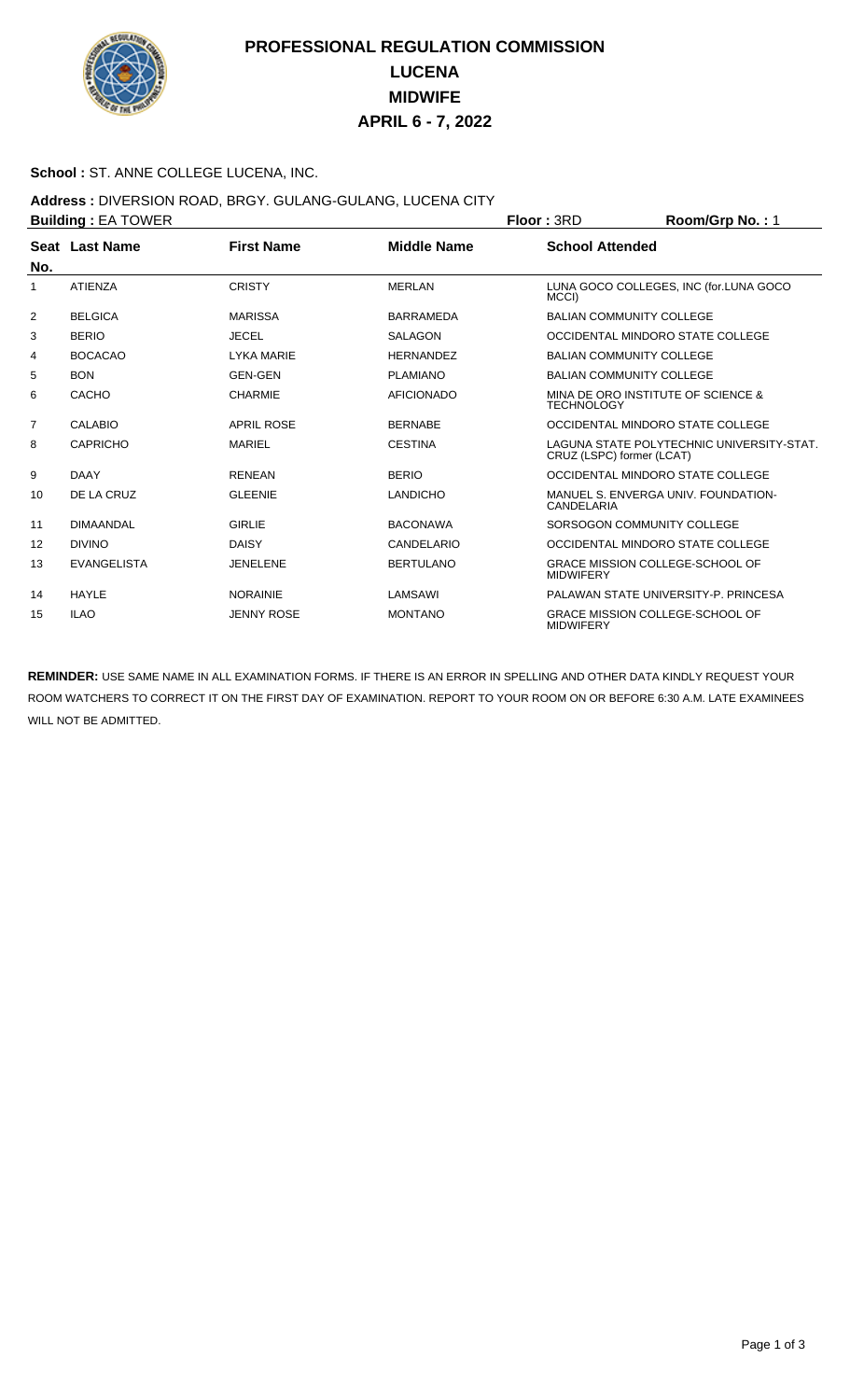

# **PROFESSIONAL REGULATION COMMISSION LUCENA MIDWIFE APRIL 6 - 7, 2022**

#### **School :** ST. ANNE COLLEGE LUCENA, INC.

### **Address :** DIVERSION ROAD, BRGY. GULANG-GULANG, LUCENA CITY

|     | <b>Building: EA TOWER</b> |                      | <b>Floor: 3RD</b>  | Room/Grp No.: 2                                        |                                         |  |
|-----|---------------------------|----------------------|--------------------|--------------------------------------------------------|-----------------------------------------|--|
|     | Seat Last Name            | <b>First Name</b>    | <b>Middle Name</b> | <b>School Attended</b>                                 |                                         |  |
| No. |                           |                      |                    |                                                        |                                         |  |
| 1   | <b>JAMIAS</b>             | <b>LEORA</b>         | <b>TANYAG</b>      |                                                        | <b>BALIAN COMMUNITY COLLEGE</b>         |  |
| 2   | LERIN                     | <b>MYSAN</b>         | <b>BANQUILES</b>   |                                                        | SAINT ANNE COLLEGE LUCENA, INC.         |  |
| 3   | <b>MAGBANUA</b>           | <b>MARA</b>          | <b>MARTINEZ</b>    | MCCI)                                                  | LUNA GOCO COLLEGES, INC (for.LUNA GOCO  |  |
| 4   | <b>MANAOG</b>             | <b>MARJORIE MAE</b>  | <b>OBANDO</b>      | <b>ARTS</b>                                            | INSTITUTE OF BUSINESS SCIENCE & MEDICAL |  |
| 5   | <b>MARCELO</b>            | <b>ROSALES</b>       | AMAR               |                                                        | ANTIQUE PARAMEDICAL INSTITUTE           |  |
| 6   | <b>MENDAROS</b>           | <b>ROSALLA</b>       | <b>CASTOR</b>      | <b>TECHNOLOGY</b>                                      | MINA DE ORO INSTITUTE OF SCIENCE &      |  |
| 7   | <b>MERABITE</b>           | <b>JAEL KEYLIENE</b> | <b>PRADO</b>       |                                                        | OCCIDENTAL MINDORO STATE COLLEGE        |  |
| 8   | <b>MERINDO</b>            | <b>RAQUEL</b>        | <b>ESTUDILLO</b>   |                                                        | <b>BALIAN COMMUNITY COLLEGE</b>         |  |
| 9   | <b>MOTOL</b>              | <b>LORIE PE</b>      | <b>FRANCISCO</b>   | <b>MIDWIFERY</b>                                       | <b>GRACE MISSION COLLEGE-SCHOOL OF</b>  |  |
| 10  | <b>OPHIAR</b>             | <b>MARY ANN</b>      | <b>SARMIENTO</b>   | <b>MIDWIFERY</b>                                       | <b>GRACE MISSION COLLEGE-SCHOOL OF</b>  |  |
| 11  | OSICOS                    | <b>ZYRA MEI</b>      | <b>VILLAFRANCA</b> | <b>MIDWIFERY</b>                                       | <b>GRACE MISSION COLLEGE-SCHOOL OF</b>  |  |
| 12  | <b>PERLAS</b>             | <b>AIKO</b>          | SEÑO               | INSTITUTE OF BUSINESS SCIENCE & MEDICAL<br><b>ARTS</b> |                                         |  |

**REMINDER:** USE SAME NAME IN ALL EXAMINATION FORMS. IF THERE IS AN ERROR IN SPELLING AND OTHER DATA KINDLY REQUEST YOUR ROOM WATCHERS TO CORRECT IT ON THE FIRST DAY OF EXAMINATION. REPORT TO YOUR ROOM ON OR BEFORE 6:30 A.M. LATE EXAMINEES WILL NOT BE ADMITTED.